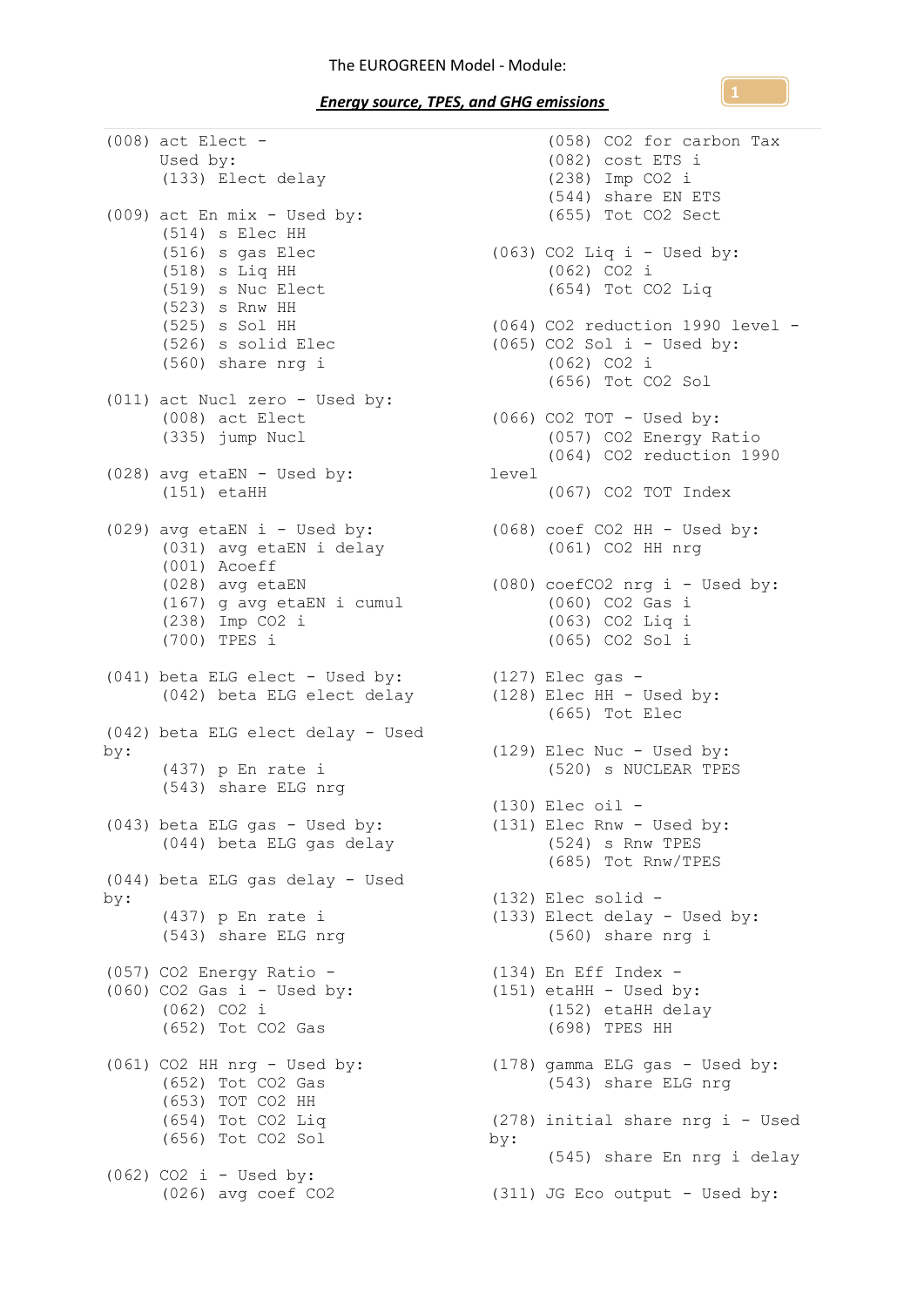*Energy source, TPES, and GHG emissions* 

(312) JG Eco output share (325) JG Tot output (312) JG Eco output share - Used tpes by: (313) JG Eco output share electricity tpes delay (313) JG Eco output share delay - Used by: (392) mult eta HH (335) jump Nucl - Used by: (519) s Nuc Elect (336) jump share Elec - Used by: (008) act Elect (392) mult eta HH - Used by: (151) etaHH (427) Output i real - Used by: (523) s Rnw HH - Used by: (420) out Services delay (426) Output i delay (028) avg etaEN (398) N Eji (637) TC1i (638) TC2i (639) TC3i (640) TC4i (677) Tot Output real (700) TPES i (728) VAd i (755) Zii (758) Zimp ii  $(503)$  Rnw HH - Used by: (685) Tot Rnw/TPES (514) s Elec HH - Used by: (128) Elec HH (515) s ELG Elec - Used by: (543) share ELG nrg (516) s gas Elec - Used by: (127) Elec gas (515) s ELG Elec (522) s Renew Elec  $(517)$  s Gas HH - Used by: (699) TPES HH nrg  $(518)$  s Liq HH - Used by: (699) TPES HH nrg (519) s Nuc Elect - Used by: tpes(129) Elec Nuc

(515) s ELG Elec (522) s Renew Elec (561) Share Nuclear Electr (567) share Renewable (520) s NUCLEAR TPES - (521) s oil Elec - Used by: (130) Elec oil (515) s ELG Elec (522) s Renew Elec (522) s Renew Elec - Used by: (131) Elec Rnw (515) s ELG Elec (561) Share Nuclear Electr tpes (567) share Renewable electricity tpes (503) Rnw HH (524) s Rnw TPES -  $(525)$  s Sol HH - Used by: (699) TPES HH nrg (526) s solid Elec - Used by: (132) Elec solid (515) s ELG Elec (522) s Renew Elec (541) share Elect i - Used by: (697) TPES Elec (543) share ELG nrg - (545) share En nrg i delay - Used by: (008) act Elect (560) share nrg i (560) share nrg i - Used by: (545) share En nrg i delay (060) CO2 Gas i (063) CO2 Liq i (065) CO2 Sol i (542) share ELG i (550) share FF i (702) TPES nrg (561) Share Nuclear Electr tpes - (567) share Renewable electricity tpes - (571) share TPES energy - Used by: (561) Share Nuclear Electr